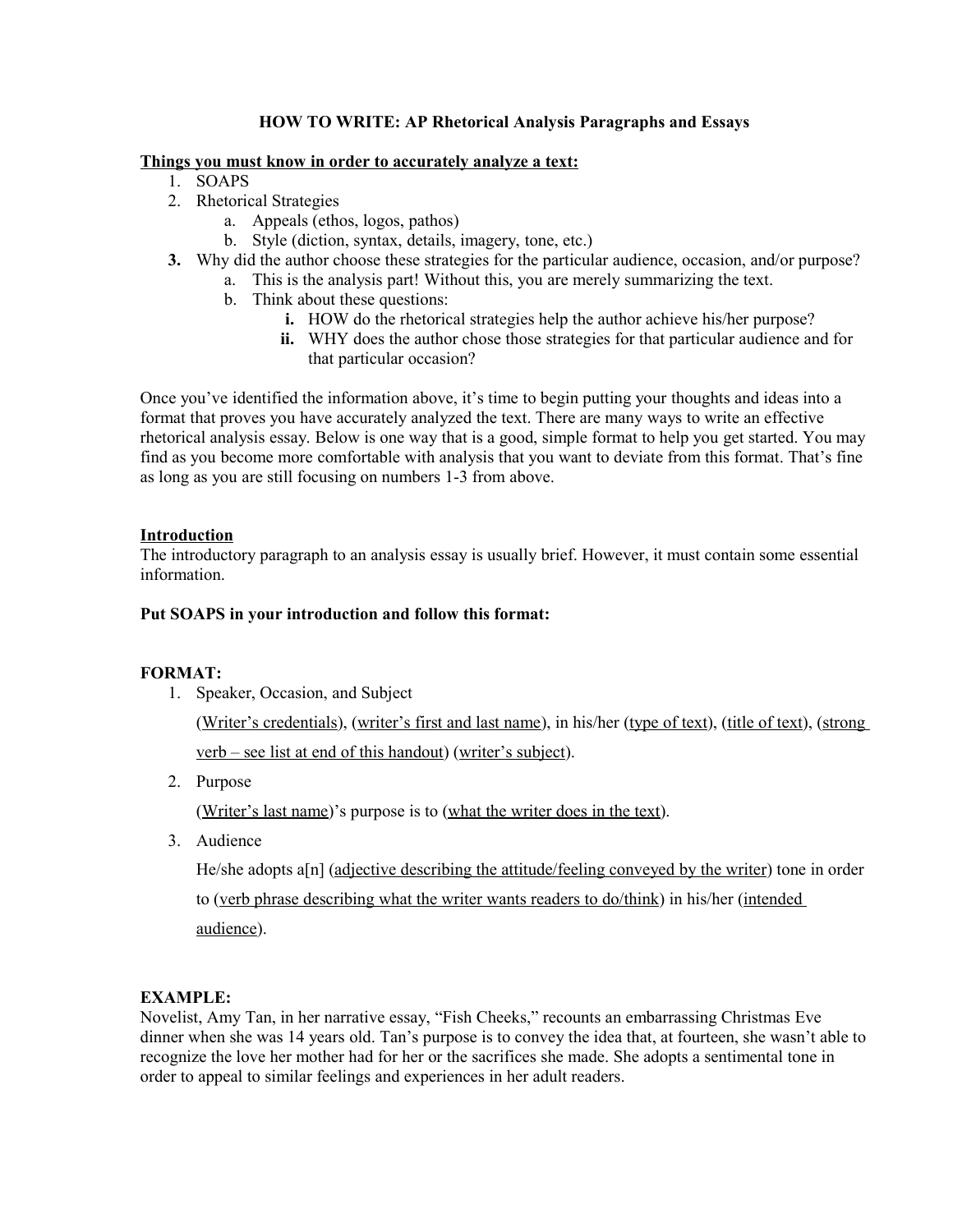# **Body**

This is the analysis part! This is where you include a detailed explanation of strategies used by the writer.

When writing an analysis, it is crucial that you work **chronologically** through the text. This means that you start at the beginning of the text and work your way through it by discussing what the writer is saying and the effectiveness of the strategies he/she is using at the beginning, middle, and end of the text.

Sometimes this means that you will discuss each **paragraph** (one at a time), and sometimes this means that you will divide the text into **sections** and discuss the beginning, middle, and end of the text. Whether you discuss each paragraph or each section depends on the length and organization of the text itself.

To help you move chronologically through the text, there are **transition words** you can use. A few of them are listed below:

| <b>Begins</b> | opens      | closes | contrasts |
|---------------|------------|--------|-----------|
| Shifts to     | juxtaposes | ends   | moves to  |

## **Every analysis paragraph MUST:**

- Identify the part of the text you are analyzing by using **transition words** and **strong verbs** to explain what is being said.
- Identify the **strongest rhetorical strategies** used in that particular section. This includes incorporating **specific text examples** (exact words from the text – see last page of this handout for proper format) into your own words. Do NOT try to discuss every strategy the writer uses; pick the strongest!
- Clearly and specifically **explain how** the rhetorical strategies are used to help the writer achieve his purpose and reach his audience.
- The above items must be woven together seamlessly into **one sophisticated paragraph** of the body of your analysis essay. A sample format is below:

**FORMAT and EXAMPLE** [from Pres. Reagan's speech after the space shuttle *Challenger* explosion in the 1980s]:

1. The first sentence identifies which section of the text you are discussing and the main idea of that section.

(Writer's last name) (transition word) his/her (type of text) by (strong verb) that (main idea of this section of the text).

Reagan begins his tribute to the *Challenger* astronauts by acknowledging that the shuttle accident has appropriately postponed his planned State of the Union address and by expressing the depth of his and his wife's personal grief.

**2.** The second sentence conveys the writer's support for the main idea by identifying and providing a specific example for one rhetorical strategy used by the writer. [This sentence is repeated if you want to discuss more than one rhetorical strategy.]

He appeals to the mournful emotions of the audience by admitting that he and Nancy are "pained to the core" (3), that today is rightfully a "day for mourning and remembering" (2-3), and that the accident is "truly a national loss" (4).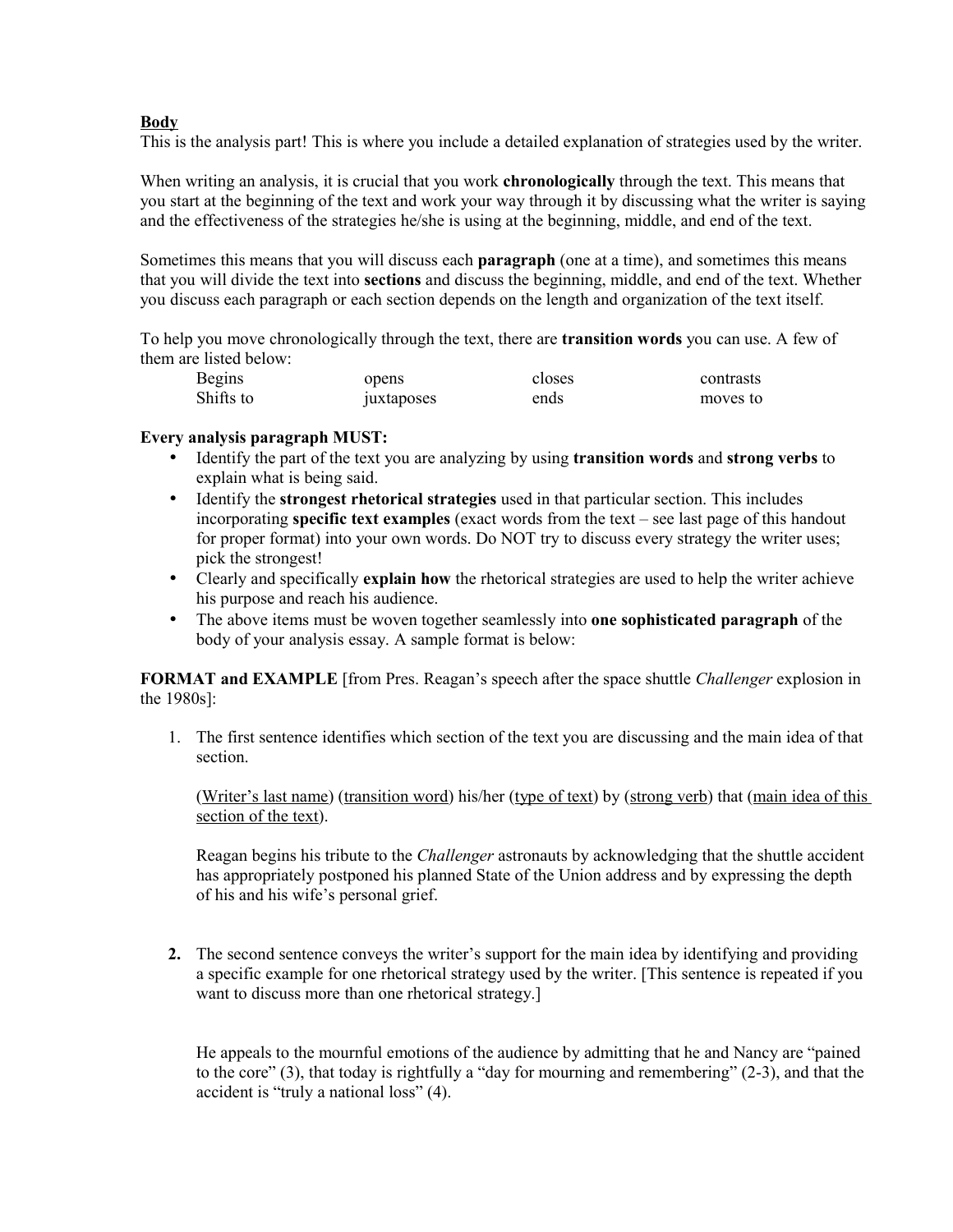**3.** The third sentence explains how the rhetorical strategies you discussed in the previous sentences help the writer achieve his purpose by using an *in order to* statement.

He joins in this time of mourning *in order to* unify the nation and humbly admit that "we share this pain with all of the people of our country" (4).

**4.** The fourth sentence identifies the effect of the writer's use of these rhetorical strategies on the audience.

This outpouring of emotion from the president conveys a calming tone that reassures the Nation that their grief is both understandable and proper.

#### **Put it all together and this is what one paragraph of the body of a rhetorical analysis essay might look like:**

Reagan begins his tribute to the *Challenger* astronauts by acknowledging that the shuttle accident has appropriately postponed his planned State of the Union address and by expressing the depth of his and his wife's personal grief. He appeals to the mournful emotions of the audience by admitting that he and Nancy are "pained to the core" (3), that today is rightfully a "day for mourning and remembering" (2-3), and that the accident is "truly a national loss" (4). He joins in this time of mourning in order to unify the nation and humbly admit that "we share this pain with all of the people of our country" (4). This outpouring of emotion from the president conveys a calming tone that reassures the Nation that their grief is both understandable and proper.

### **Conclusion**

The conclusion is probably the easiest part. Be brief. In one-two sentences, simply remind your reader of the things you said in the introduction.

#### \*\*\*\*\*\*\*\*\*\*\*\*\*\*\*\*\*\*\*\*\*\*\*\*\*\*\*\*\*\*\*\*\*\*\*\*\*\*\*\*\*\*\*\*\*\*\*\*\*\*\*\*

# **Strong vs. Weak Verbs**

To help you move away from summary and toward **ANALYSIS**, you need to begin to incorporate strong verbs into your writing when discussing the writer's rhetorical choices. Below is a list of verbs that are considered weak because they imply summary and a list of verbs that are considered strong because they imply analysis. Strive to use the stronger verbs in your essays to help push yourself away from summary and toward analysis: "The writer flatters…" NOT "The writer says…"

| says<br>this quote shows        | relates<br>explains                   | goes on to say<br>states        | <b>WEAK VERBS (Summary)</b>                                          | tells<br>shows |                                     |                                     |
|---------------------------------|---------------------------------------|---------------------------------|----------------------------------------------------------------------|----------------|-------------------------------------|-------------------------------------|
| implies<br>suggests<br>compares | trivializes<br>denigrates<br>vilifies | flatters<br>lionizes<br>praises | <b>STRONG VERBS (Analysis)</b><br>qualifies<br>dismisses<br>supports |                | processes<br>analyzes<br>enumerates | describes<br>questions<br>contrasts |
| emphasizes<br>defines           | demonizes<br>ridicules                | establishes<br>minimizes        | admonishes<br>narrates                                               |                | expounds<br>lists                   | argues<br>warns                     |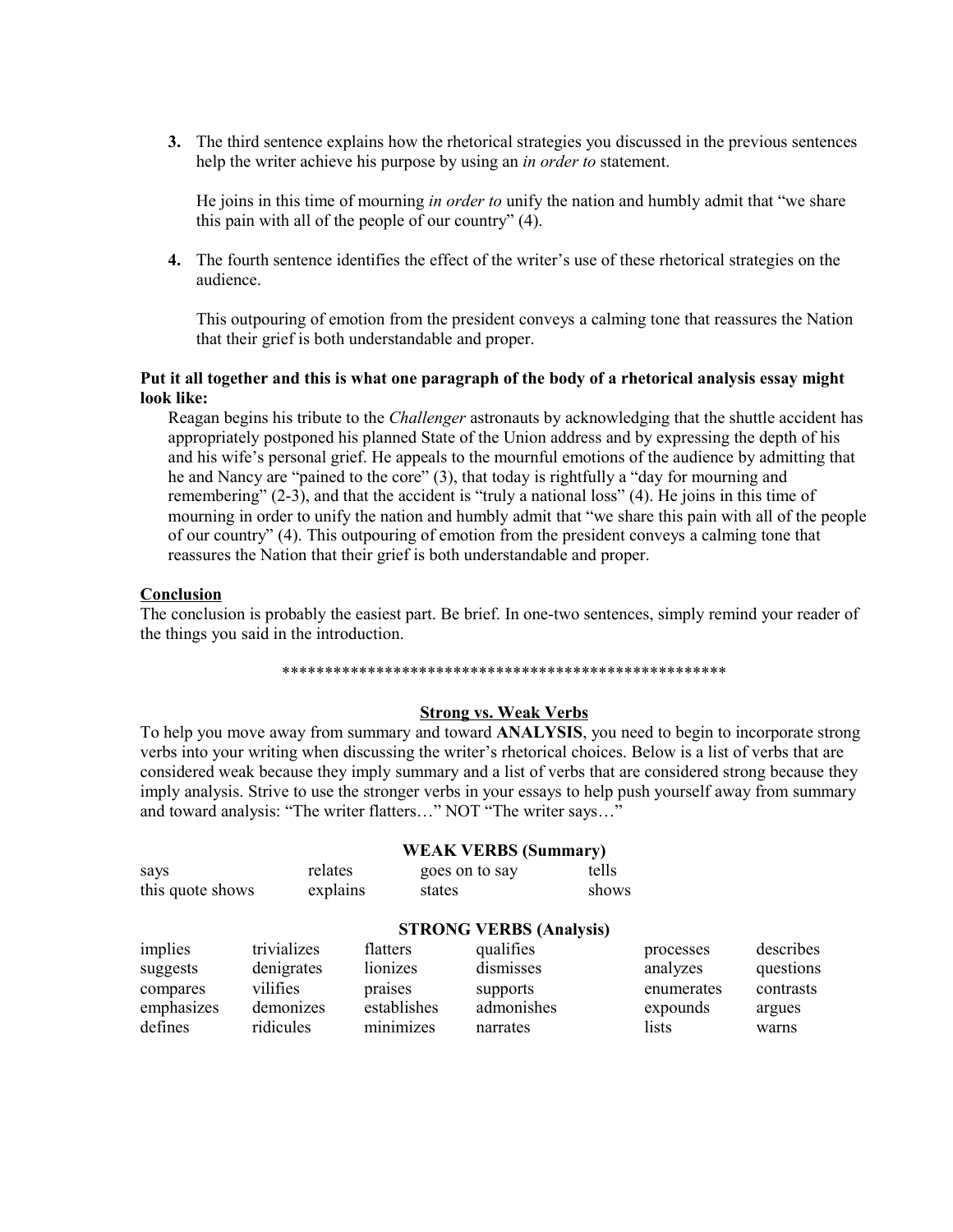| Powerful and meaningful verbs to use | Engage         |
|--------------------------------------|----------------|
| in your analyses                     | Enhance        |
| <b>Alternatives to "show"</b>        | Establish      |
| Acknowledge                          | Evaluate       |
| Address                              | Exacerbate     |
| Analyze                              | Examine        |
| Apply                                | Exclude        |
| Argue                                | Exhibit        |
| Assert                               | Expand         |
| Augment                              | Explain        |
| <b>Broaden</b>                       | Exploit        |
| Calculate                            | <b>Express</b> |
| Capitalize                           | Extend         |
| Characterize                         | Facilitate     |
| Claim                                | Feature        |
| Clarify                              | Forecast       |
| Compare                              | Formulate      |
| Complicate                           | Fracture       |
| Confine                              | Generalize     |
| Connect                              | Group          |
| Consider                             | Guide          |
| Construct                            | Hamper         |
| Contradict                           | Hypothesize    |
| Correct                              | Identify       |
| Create                               | Illuminate     |
| Convince                             | Illustrate     |
| Critique                             | Impair         |
| Declare                              | Implement      |
| Deduce                               | Implicate      |
| Defend                               | Imply          |
| Demonstrate                          | Improve        |
|                                      | Include        |
| Deny<br>Describe                     | Incorporate    |
| Determine                            | Indicate       |
| Differentiate                        | Induce         |
|                                      | Initiate       |
| Disagree<br>Discard                  |                |
| Discover                             | Inquire        |
|                                      | Instigate      |
| <b>Discuss</b>                       | Integrate      |
| <b>Dismiss</b>                       | Interpret      |
| Distinguish                          | Intervene      |
| Duplicate                            | Invert         |
| Elaborate                            | Isolate        |
| Emphasize                            | Justify        |
| Employ                               | Locate         |
| Enable                               | Loosen         |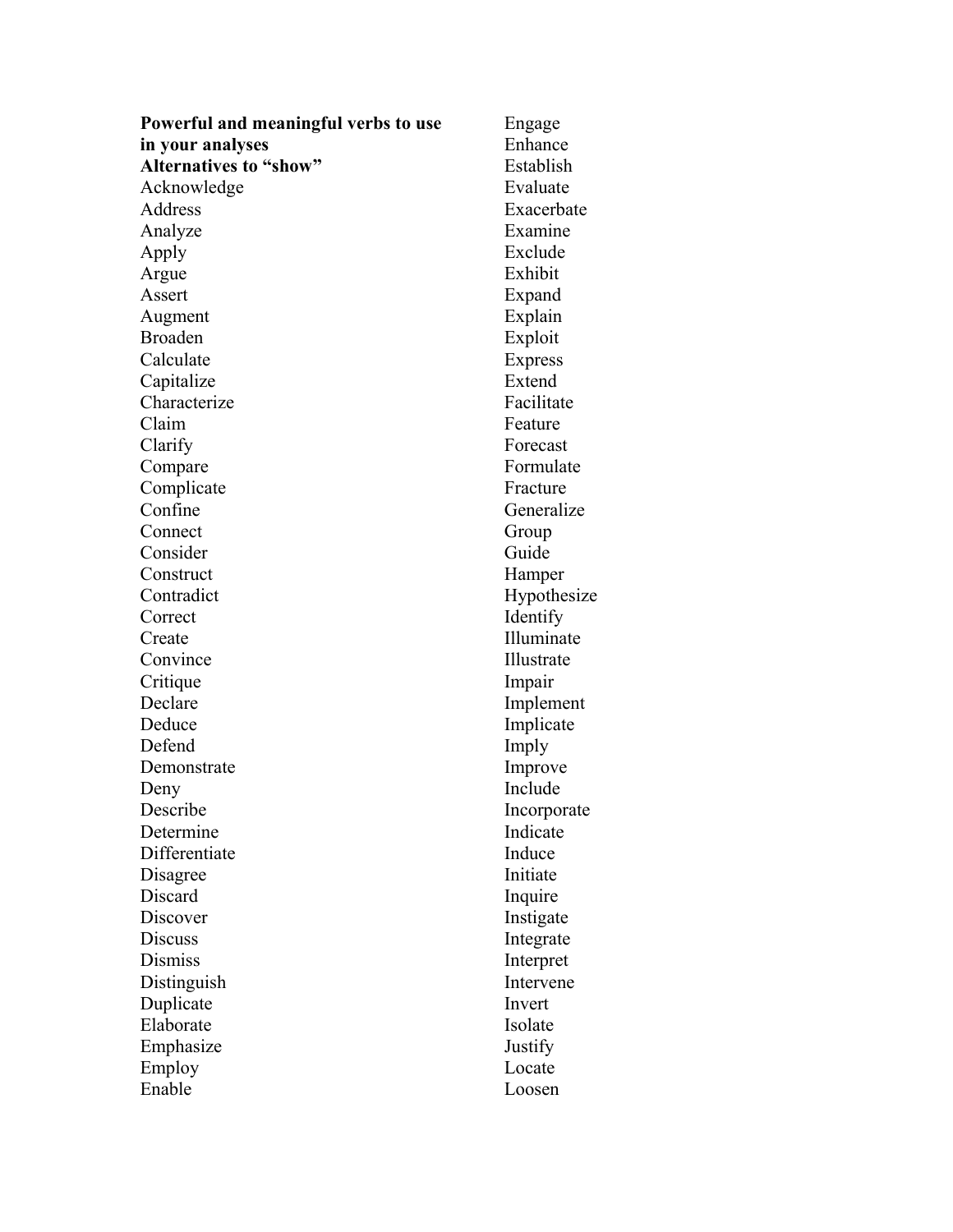Maintain Manifest Manipulate Measure Merge Minimize Modify Monitor Necessitate Negate Nullify **Obscure** Observe **Obtain** Offer Omit **Optimize Organize** Outline **Overstate** Persist Point out **Possess** Predict Present Probe Produce Promote Propose Prove Provide Qualify Quantify **Question** Realize Recommend Reconstruct Redefine Reduce Refer Reference Refine Reflect Refute

Regard Reject Relate Rely Remove Repair Report Represent Resolve Retrieve Reveal Revise Separate Shape Signify Simulate Solve Specify Structure Suggest Summarize Support Suspend Sustain Tailor Terminate Testify Theorize Translate Undermine Understand Unify Utilize Validate Vary View Vindicate Yield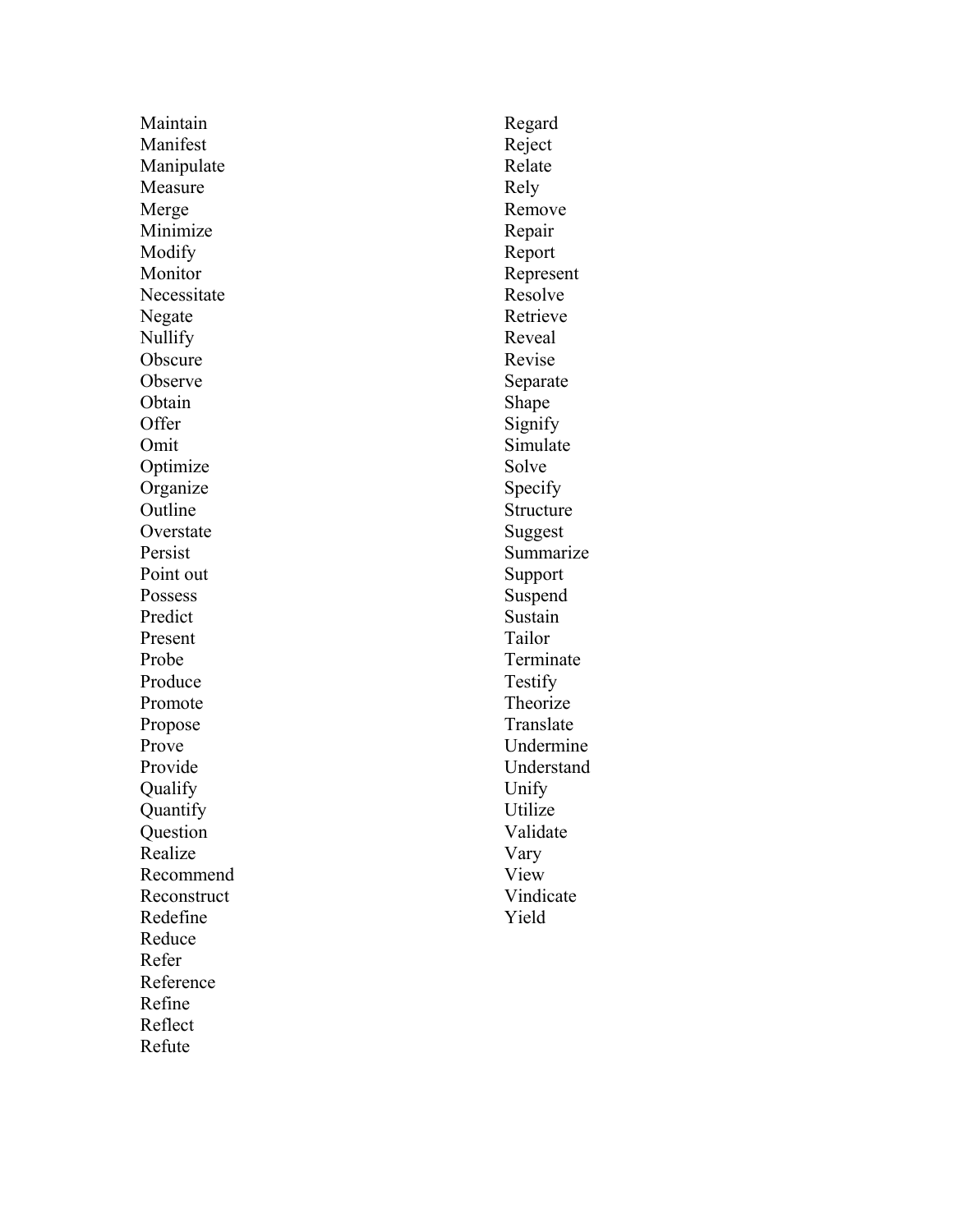### **Analyzing DICTION**

**Diction** is simply the **words** the writer chooses to convey a particular meaning.

When analyzing diction, look for **specific words** or short phrases that seem stronger than the others (ex. Bragg's use of *slingshot* instead of *travel*). Diction is NEVER the entire sentence!

Also, look for a **pattern** (or similarity) in the words the writer chooses (ex. Do the words imply sadness, happiness, etc?). This pattern helps to create a particular kind of diction.

This pattern can also include **repetition** of the same words or phrases. Repeating the same word or phrase helps the reader emphasize a point, feeling, etc.

Effective diction is shaped by words that are clear, concrete, and exact. Good writers avoid words like *pretty*, *nice*, and *bad* because they are not specific enough. Instead, they rely on words that invoke a specific effect in order to bring the reader into the event being described.

#### **Examples**:

A coat isn't *torn*; it is *tattered*. The US Army does not *want* revenge; it is *thirsting* for revenge. A door does not *shut*; it *thuds*.

#### Diction depends on **subject**, **purpose**, **occasion**, and **audience**.

The **subject** often determines how specific or sophisticated the diction needs to be. For example, articles on computers are filled with a specialized language: e-mail, e-shopping, web, interface. Many topics generated special vocabularies to convey meaning.

The writer's **purpose** – whether to persuade, entertain, inform – partly determines diction. Words chosen to impart a particular effect on the reader reflect the writer's purpose. For example, if an author's purpose is to inform, the reader should expect straightforward diction. On the other hand, if the author's purpose is to entertain, the readers will likely encounter words used in ironic, playful, or unexpected ways.

Diction also depends on **occasion**. Formal diction is reserved for scholarly writing and serious texts. Informal diction is often used in narrative essays and newspaper editorials. Colloquial diction and slang are typically used to capture the language of a particular time frame or culture.

Finally, the type of diction a writer uses depends on the **audience** (readers, listeners). An author who uses sophisticated diction knows he is writing for an intelligent audience. An author who uses more informal diction knows he is writing for an audience of varied intelligence.

#### When you are **writing an essay** in which you are analyzing the diction of the writer:

Avoid saying: "The writer used diction…" – since this is obvious (diction IS the words on the page; without them, the page would be blank  $\circledcirc$ ).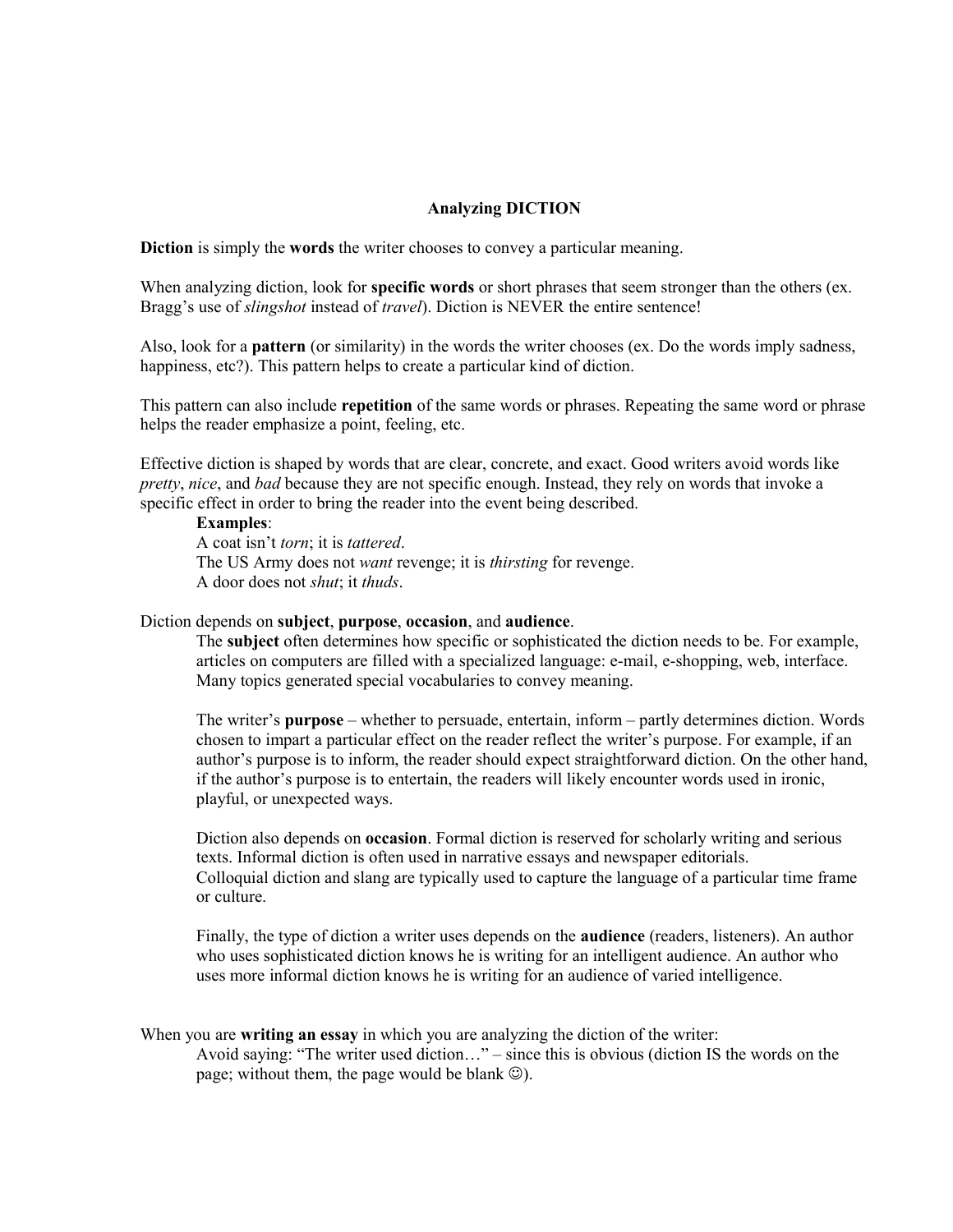Instead, say: "The writer creates a \_\_\_\_\_\_\_\_\_\_\_\_\_\_\_\_\_ diction through the use of..." OR "The language of the text is  $\cdot$  "

Below are just a few words that you may use to **describe the type of diction** used by the writer. You may want to add words to this list or circle the ones you use frequently.

| abstract     | learned      | literal |
|--------------|--------------|---------|
| academic     | loaded       |         |
| ambiguous    | lyrical      |         |
| biting       | melodious    |         |
| bombastic    | monosyllabic |         |
| brusque      | nostalgic    |         |
| cacophonous  | obscene      |         |
| casual       | obscure      |         |
| caustic      | offensive    |         |
| concrete     | ordinary     |         |
| colloquial   | ornate       |         |
| colorful     | passionate   |         |
| common       | patriotic    |         |
| connotative  | pedantic     |         |
| cultured     | picturesque  |         |
| crisp        | plain        |         |
| curt         | poetic       |         |
| denotative   | political    |         |
| detached     | polysyllabic |         |
| divisive     | precise      |         |
| emotional    | pretentious  |         |
| esoteric     | provincial   |         |
| euphemistic  | romantic     |         |
| euphonious   | scholarly    |         |
| everyday     | sentimental  |         |
| exact        | shocking     |         |
| fanciful     | sincere      |         |
| flowery      | slang        |         |
| figurative   | subdued      |         |
| folksy       | symbolic     |         |
| formal       | tame         |         |
| grandiose    | technical    |         |
| idiomatic    | trite        |         |
| inflammatory | unifying     |         |
| inflated     | uppity       |         |
| informal     | vague        |         |
| insincere    | vulgar       |         |
| jargon       |              |         |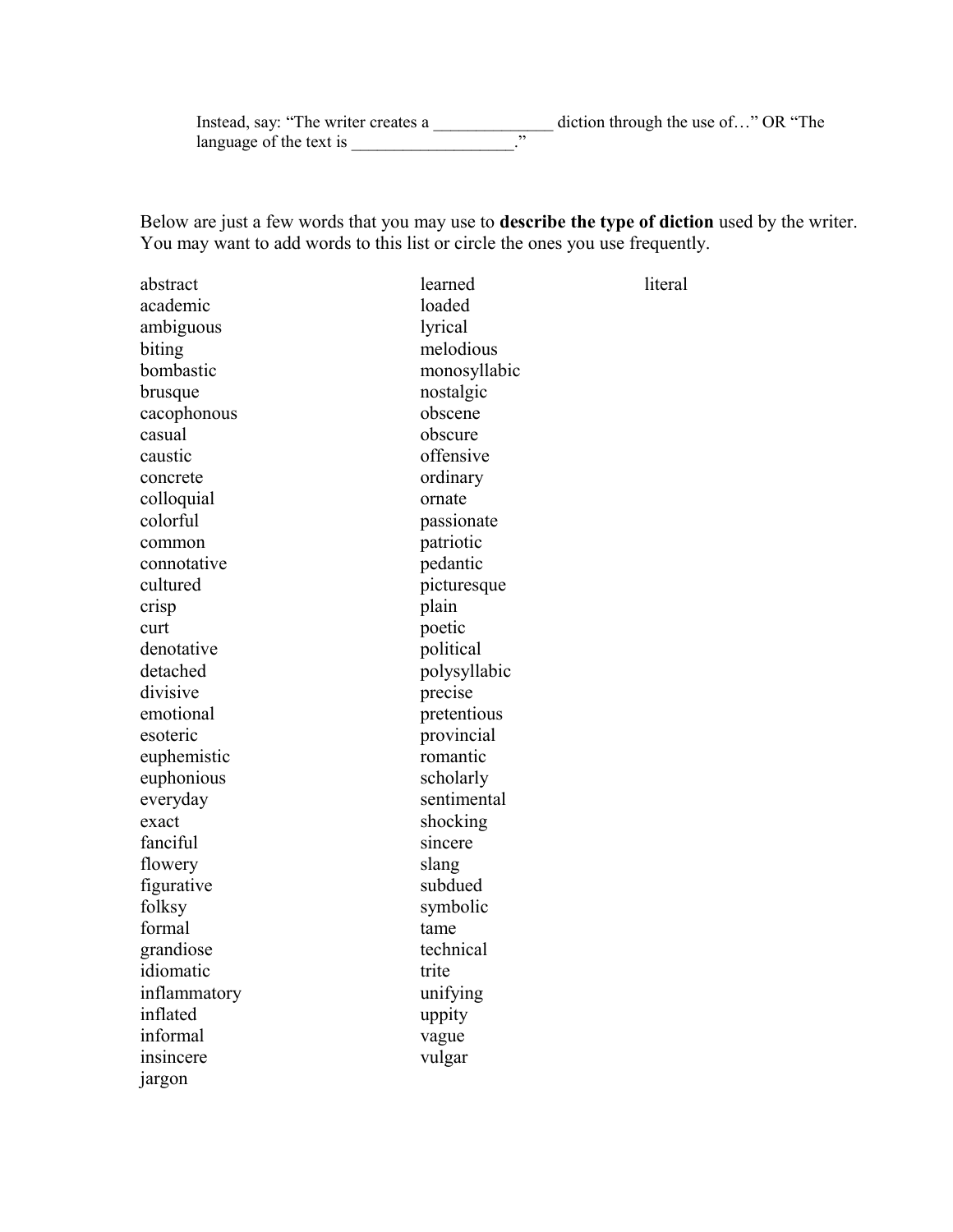# **Analyzing SYNTAX**

**Syntax** refers to the way words are arranged within sentences.

# **Schemes**

One aspect of syntax is **schemes**. Most English sentences follow a subject-verb-object pattern (ex. I went to the store.) Deviating from this pattern can serve to add emphasize to the author's ideas. [See the **scheme** section of your Style handout for different ways authors can change the pattern of their sentences.]

# **Sentence Length**

Another aspect of syntax is **sentence length**. Good writers will use a variety for emphasis.

- **Short sentences** imply straightforward
- **Long sentences** imply descriptive, detailed

# **Sentence Type**

A third aspect of syntax is sentence type. Again, good writers use a variety.

- **Simple**: subject-verb (I went to the store.)
- **Compound**: 2 independent clauses joined by a conjunction (I went to the store, and I bought candy.)
- **Complex**: independent clause and dependent clause (While traveling to the store, I saw my friend.)
- **Compound**-**complex**: 2 independent clauses and one or more dependent clauses (While traveling to the store, I saw my friend, and she gave me money for candy.)
- **Declarative**: statement (I went to the store.)
- **Exclamatory**: strong feeling (What a wonderful candy store!)
- **Interrogative**: question (Is this a store?)
- **Imperative**: command (Go to the store.)

# **Punctuation**

A final aspect of syntax is punctuation. Yes, good writers use a variety here too.

- **Semicolon**(;) gives equal weight to two or more independent clauses in a sentence. Writers use this to reinforce parallel ideas and show how both ideas are equally important
- **Colon**(:) directs the reader's attention to the words that follow. Writers use this to show the reader that the information after the colon is important.
- **Dash** (-) marks a sudden change in thought or tone or sets off a brief summary